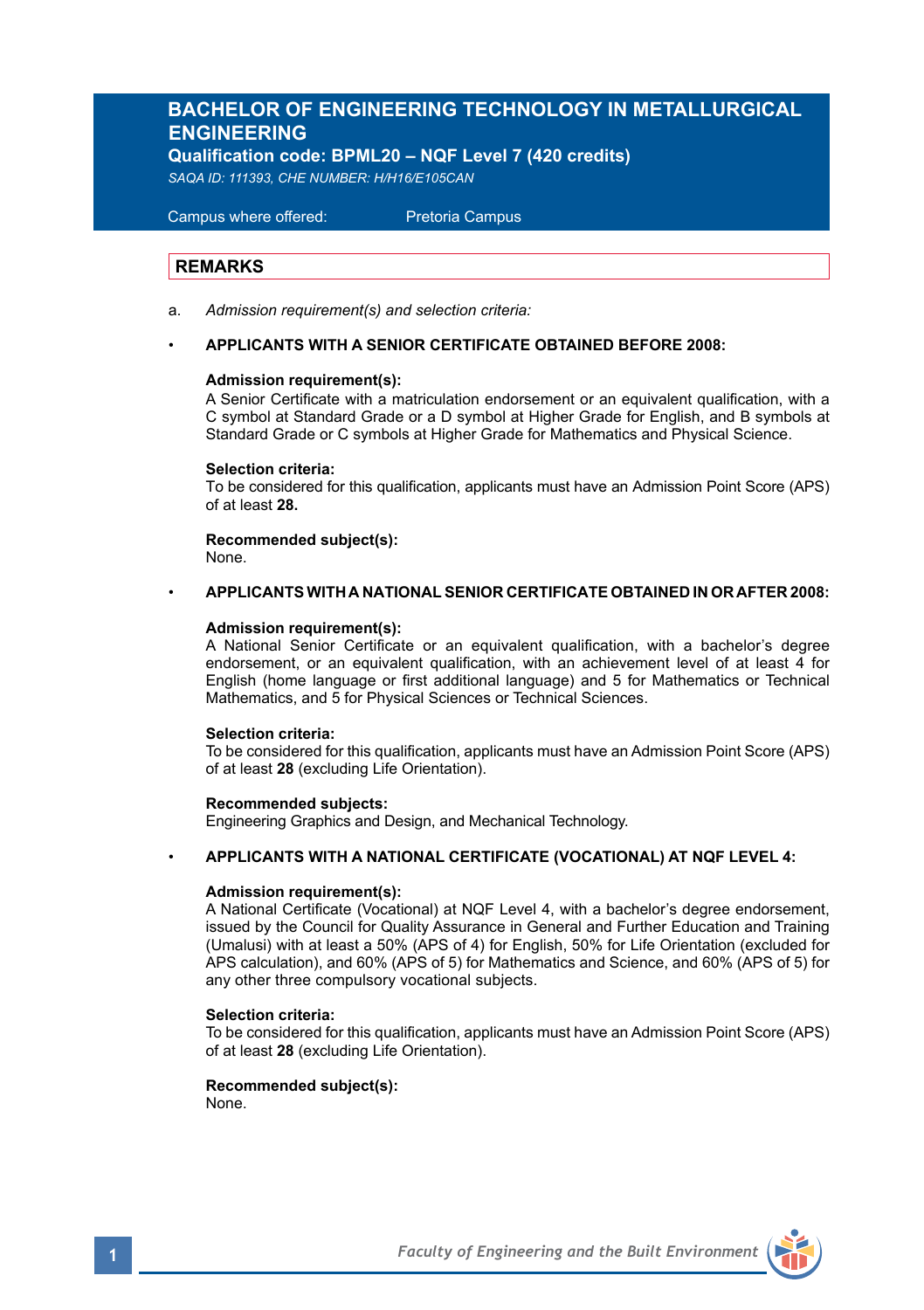### • **APPLICANTS WITH A NATIONAL N CERTIFICATE/NATIONAL SENIOR CERTIFICATE AS PUBLISHED IN REPORT 191: N3 (NQF LEVEL 4):**

### **Admission requirement(s):**

A National Senior Certificate or a National N Certificate with languages as published in Report 191: N3 (NQF Level 4) issued by both the Department of Higher Education and Training (DHET) and the Council for Quality Assurance in General and Further Education and Training (Umalusi), with at least 50% for English, Mathematics N3, Engineering Sciences N3 and any other two additional subjects.

### **Selection criteria:**

To be considered for this qualification, applicants must have an Admission Point Score (APS) of at least **28**.

**Recommended subject(s):** None.

### • **APPLICANTS WITH A N6 CERTIFICATE IN A RELATED ENGINEERING FIELD AS PUB-LISHED IN REPORT 191: N6:**

### **Admission requirement(s):**

A N6 Certificate in a related Engineering field as published in Report 191: N6 issued by both the Department of Higher Education and Training (DHET) and the Council for Quality Assurance in General and Further Education and Training (Umalusi), with an average of at least 60% for the qualification, and successful completion of an English Language Proficiency Assessment (done by the University).

# **Recommended subject(s):**

None.

### • **APPLICANTS WITH QUALIFICATIONS ON THE HIGHER EDUCATION QUALIFICATION SUB-FRAMEWORK (HEQSF) OFFERED BY UNIVERSITIES OF TECHNOLOGY:**

The applicant will be considered for admission to the programme, if any of the following qualifications has been completed:

- Higher Certificate in Metallurgical Engineering (NQF Level 5 140 credits): with an average of at least 60% for the qualification.
- Advanced Certificate in Metallurgical Engineering (NQF Level 6 140 credits): with an average of at least 60% for the qualification.
- Diploma in Metallurgical Engineering (NQF Level 6 280 credits): with an average of at least 55% for the qualification.
- National Diploma: Engineering: Metallurgy (NQF Level 6 3,000 credits): with an average of at least 55% for the qualification.
- *b. Assessment Procedure:*

No further assessment will be done (except for candidates with a N4 Certificate). Applicants who achieve the minimum APS will be considered until the programme complement is full. All completed applications received within the published due dates will be ranked. After consideration of the Departmental Student Enrolment Plan, only the top ranking applicants will be selected. Once a programme is full, a waiting list will be in place to provide an opportunity for applicants to fill places of those who did not register on time. Applicants will be informed of their status per official letter from the Office of the Registrar, alternatively, they can check their application status on the TUT website, www.tut.ac.za.

- *c. Recognition of Prior Learning (RPL), equivalence and status:* See Chapter 30 of Students' Rules and Regulations.
- *d. Intake for the qualification:* January only.

**2** *Faculty of Engineering and the Built Environment*

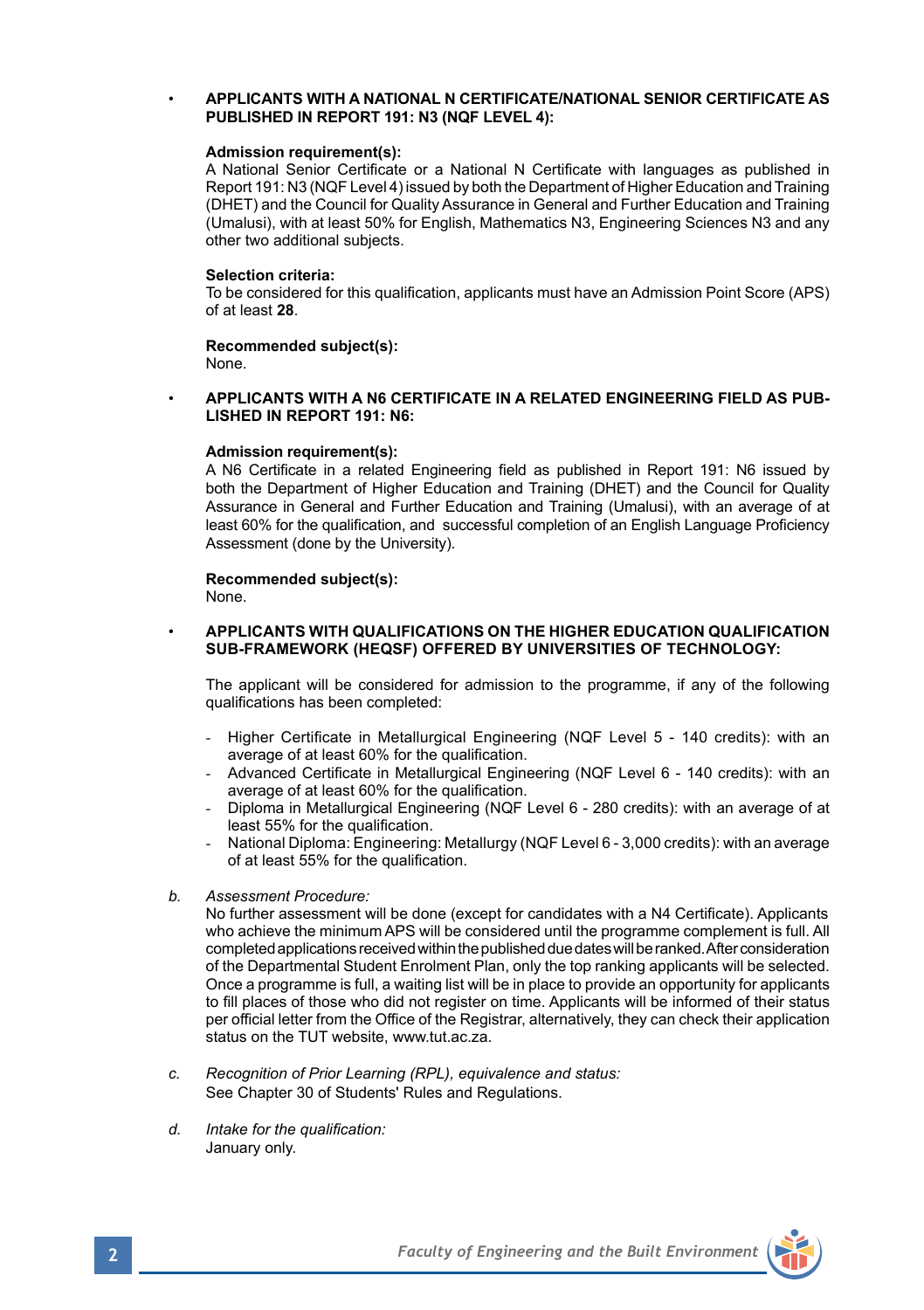*e. Minimum duration:* Three years.

*f. Presentation:*

Day classes. Working students with a National Diploma will be permitted to register for certain modules on a block-mode basis.

*g. Re-registration:*

A student may re-register for the module Project Metallurgy only with the permission of the Head of the Department. The purpose of the re-registration is to provide students with an opportunity to complete the project only, and not to redo it, should they fail the module.

*h. Exclusion and readmission:* See Chapter 2 of Students' Rules and Regulations.

Key to asterisks:

Modules are offered in block mode. Full details on the offering is available from the department.

**CURRICULUM** 

| <b>FIRST YEAR</b>                                                        |                                                                                                                                                               |                                 |                                   |                                                                                                        |  |  |  |
|--------------------------------------------------------------------------|---------------------------------------------------------------------------------------------------------------------------------------------------------------|---------------------------------|-----------------------------------|--------------------------------------------------------------------------------------------------------|--|--|--|
| <b>CODE</b>                                                              | <b>MODULE</b>                                                                                                                                                 | <b>NOF-L</b>                    | <b>CREDIT</b>                     | <b>PREREQUISITE MODULE(S)</b>                                                                          |  |  |  |
| <b>COL105X</b><br>COS105X<br><b>EGH105B</b><br>EMA105B<br><b>INL125C</b> | Computer Literacy<br><b>Communication Skills</b><br><b>Engineering Graphics</b><br><b>Engineering Mathematics I</b><br>Information Literacy (block<br>module) | (5)<br>(5)<br>(5)<br>(5)<br>(5) | (5)<br>(6)<br>(14)<br>(28)<br>(1) |                                                                                                        |  |  |  |
| LFS125X                                                                  | Life Skills (block module)                                                                                                                                    | (5)                             | (2)                               |                                                                                                        |  |  |  |
| <b>FIRST SEMESTER</b>                                                    |                                                                                                                                                               |                                 |                                   |                                                                                                        |  |  |  |
| CHE115B<br><b>GPS115B</b><br><b>MMA115B</b>                              | Chemistry<br><b>General Physics</b><br><b>Metallurgical Materials</b>                                                                                         | (5)<br>(5)<br>(5)               | (14)<br>(14)<br>(14)              |                                                                                                        |  |  |  |
| <b>SECOND SEMESTER</b>                                                   |                                                                                                                                                               |                                 |                                   |                                                                                                        |  |  |  |
| <b>MCY115B</b><br><b>MTY115B</b><br><b>SOT115B</b>                       | <b>Metallurgical Chemistry</b><br>Metallurgical Thermodynamics<br><b>Strength of Materials</b>                                                                | (5)<br>(5)<br>(5)               | (14)<br>(14)<br>(14)              | Chemistry                                                                                              |  |  |  |
|                                                                          | TOTAL CREDITS FOR THE FIRST YEAR:                                                                                                                             |                                 | 140                               |                                                                                                        |  |  |  |
| <b>SECOND YEAR</b>                                                       |                                                                                                                                                               |                                 |                                   |                                                                                                        |  |  |  |
| <b>CODE</b>                                                              | <b>MODULE</b>                                                                                                                                                 | <b>NOF-L</b>                    | <b>CREDIT</b>                     | <b>PREREQUISITE MODULE(S)</b>                                                                          |  |  |  |
| EMA206B<br><b>MIP206B</b><br><b>PAS206B</b><br><b>PHM206B</b>            | Engineering Mathematics II*<br>Mineral Processing*<br>Probability and Statistics*<br><b>Physical Metallurgy</b>                                               | (6)<br>(6)<br>(6)<br>(6)        | (14)<br>(28)<br>(14)<br>(28)      | <b>Engineering Mathematics I</b><br><b>Engineering Mathematics I</b><br><b>Metallurgical Materials</b> |  |  |  |
| <b>FIRST SEMESTER</b>                                                    |                                                                                                                                                               |                                 |                                   |                                                                                                        |  |  |  |
| RFN216B<br>SCP216B                                                       | <b>Refractory Engineering</b><br>Scientific Computing*                                                                                                        | (6)<br>(6)                      | (14)<br>(14)                      |                                                                                                        |  |  |  |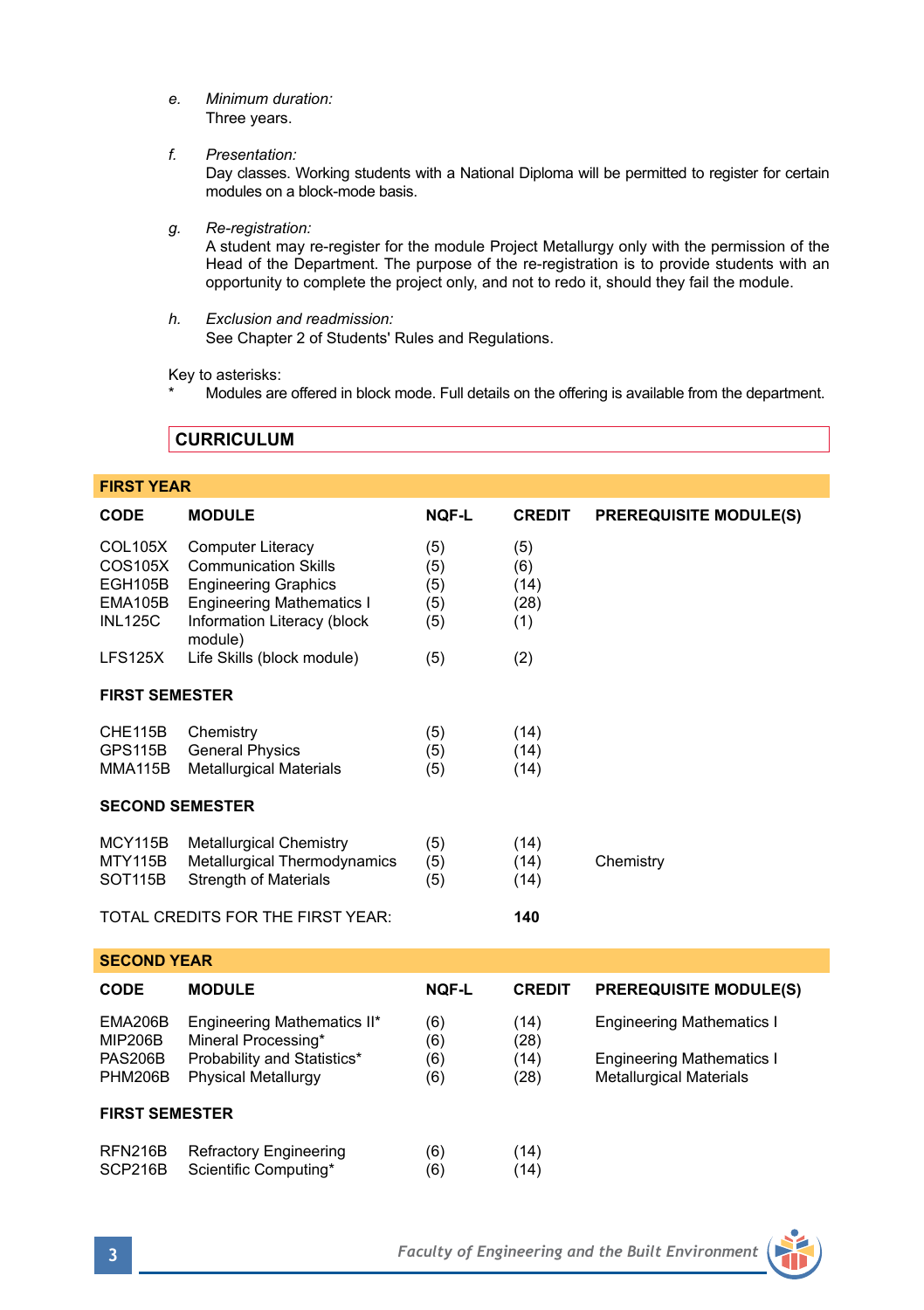### **SECOND SEMESTER**

| <b>HYM216B</b><br><b>PYM216B</b>         | Hydrometallurgy<br>Pyrometallurgy                                   | (6)<br>(6)   | (14)<br>(14)  | Metallurgical Thermodynamics<br><b>Metallurgical Chemistry</b>                                                                                                                 |  |  |  |
|------------------------------------------|---------------------------------------------------------------------|--------------|---------------|--------------------------------------------------------------------------------------------------------------------------------------------------------------------------------|--|--|--|
| TOTAL CREDITS FOR THE SECOND YEAR:       |                                                                     |              | 140           |                                                                                                                                                                                |  |  |  |
| <b>THIRD YEAR</b>                        |                                                                     |              |               |                                                                                                                                                                                |  |  |  |
| <b>CODE</b>                              | <b>MODULE</b>                                                       | <b>NOF-L</b> | <b>CREDIT</b> | <b>PREREQUISITE MODULE(S)</b>                                                                                                                                                  |  |  |  |
| <b>PDM307B</b><br><b>PMD307B</b>         | Production Metallurgy*<br>Process Metallurgy and Design*            | (7)<br>(7)   | (28)<br>(28)  | <b>Physical Metallurgy</b><br>Hydrometallurgy<br>Mineral processing<br>Pyrometallurgy<br>Hydrometallurgy<br>Mineral processing<br><b>Physical Metallurgy</b><br>Pyrometallurgy |  |  |  |
| <b>PML307B</b>                           | Project Metallurgy*                                                 | (7)          | (28)          |                                                                                                                                                                                |  |  |  |
| <b>PML317R</b>                           | Project Metallurgy*<br>(re-registration) (first-semester<br>module) | (7)          | (0)           |                                                                                                                                                                                |  |  |  |
| <b>FIRST SEMESTER</b>                    |                                                                     |              |               |                                                                                                                                                                                |  |  |  |
| ISM317B<br>NFM317B                       | Iron and Steel Making*<br>Non-Ferrous Metallurgy*                   | (7)<br>(7)   | (14)<br>(14)  | Hydrometallurgy                                                                                                                                                                |  |  |  |
| <b>SECOND SEMESTER</b>                   |                                                                     |              |               |                                                                                                                                                                                |  |  |  |
| COR317B<br>EPR317B                       | Corrosion*<br>Engineering Practice*                                 | (7)<br>(7)   | (14)<br>(14)  | Chemistry                                                                                                                                                                      |  |  |  |
| TOTAL CREDITS FOR THE THIRD YEAR:<br>140 |                                                                     |              |               |                                                                                                                                                                                |  |  |  |
|                                          | TOTAL CREDITS FOR THE QUALIFICATION:                                |              |               |                                                                                                                                                                                |  |  |  |

### **MODULE INFORMATION (OVERVIEW OF SYLLABUS)**

The syllabus content is subject to change to accommodate industry changes. Please note that a more detailed syllabus is available at the Department or in the study guide that is applicable to a particular module. At time of publication, the syllabus content was defined as follows:

## **C**

### **CHEMISTRY (CHE115B) 1 X 3-HOUR PAPER**

*(Module custodian: Department of Chemical, Metallurgical and Material Engineering)*

Matter; Metallurgical reaction and stoichiometry; Periodic properties and elementals and metallurgical bonding; Metallurgical equilibria; Electrochemistry; and Introduction to organic chemistry. (Total tuition time: ± 140 hours)

## **COMMUNICATIONAL SKILLS (COS105X) 1 X 2-HOUR PAPER**

### *(Module custodian: Department of Chemical, Metallurgical and Material Engineering)*

To identify and apply basic competencies related to communicating in a technical or engineering environment. These competencies include presenting technical information to a variety of audiences, preparing technical reports, participating constructively in formal meetings and preparing a variety of business and technical documents. (Total tuition time: ± 40 hours)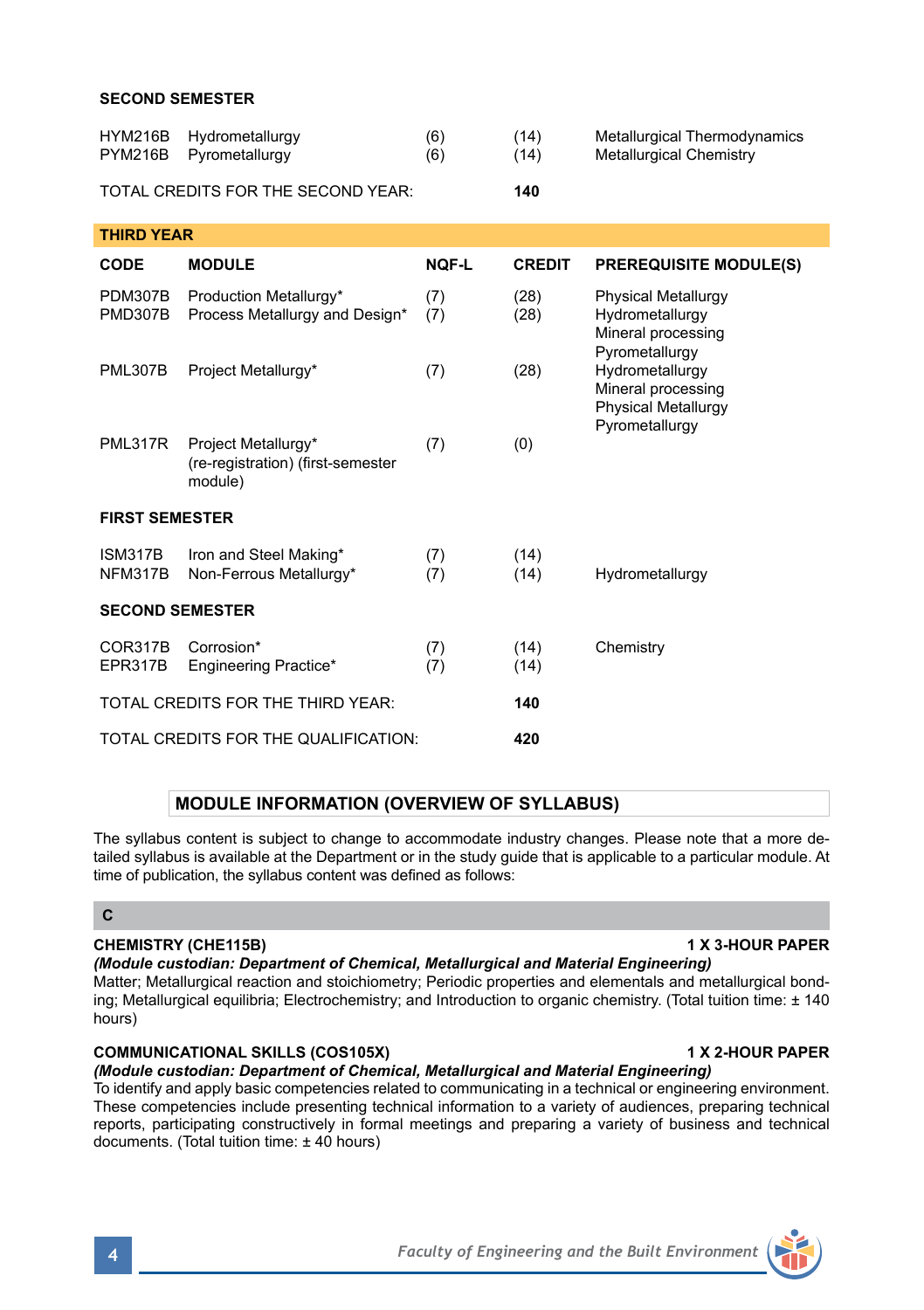### **COMPUTER LITERACY (COL105X)** CONTINUOUS ASSESSMENT

### *(Module custodian: End User Computing Unit)*

Students have to acquire foundational knowledge in Computing Fundamentals, essential digital skills in key applications based on Ms Office Suite (i.e. MS Word, MS Excel, MS PowerPoint, MS Visio Professional and MS Access) and network basics (i.e. MS Outlook and Internet). A complete syllabus and module outlines are described in the study guide. Students will do online exams that are mapped with SAQA and IC3 Essential Skills for Digital Literacy (International Certification). (Total tuition time: not available)

### **CORROSION (COR317B) 1 X 3-HOUR PAPER**

### *(Module custodian: Department of Chemical, Metallurgical and Material Engineering)*

Fundamentals of Corrosion; Corrosion Electro Metallurgical; Corrosion Thermodynamics; Identification of different types of Corrosion, Failure and Prevention; Corrosion in water, atmospheric conditions and high temperature corrosion. (Total tuition time: ± 140 hours)

### **E**

### **ENGINEERING GRAPHICS (EGH105B) CONTINUOUS ASSESSMENT**

*(Module custodian: Chemical, Metallurgical and Materials Engineering)*

Introduction to graphics communication. Dimensioning and tolerance practices. Geometrical construction. Pictorial projections. Interpenetration and development. Machine drawings. Civil drawings including metallurgical diagrams. (Total tuition time: ± 90 hours)

### **ENGINEERING MATHEMATICS I (EMA105B) 2 X 2-HOUR PAPER**

### *(Module custodian: Department of Mathematics and Statistics)*

Trigonometry, geometry, functions, complex numbers, vector algebra, matrices and transformations, singlevariable differentiation and integration, partial differentiation, multiple-variable intervals, introduction to differential equations. (Total tuition time: not available)

### **ENGINEERING MATHEMATICS II (EMA206B)** 1 X 3-HOUR PAPER

### *(Module custodian: Department of Mathematics and Statistics)*

Mathematical modelling, first-order ordinary differential equations (ODEs), higer-order ODEs, Laplace transforms, systems of ODE's, numerical solutions of ODEs, Sturm-Liouville problems, partial differential equations. (Total tuition time: not available)

### **ENGINEERING PRACTICE (EPR317B) 1 X 3-HOUR PAPER**

### *(Module custodian: Department of Electrical Engineering)*

Engineering Communication; Project Management; Management and Ethics; Contracts and Intellectual Property; Entrepreneurship. (Total tuition time: ± 95 hours)

### **G**

### **GENERAL PHYSICS (GPS115B) 1 X 3-HOUR PAPER**

### *(Module custodian: Department of Physics)*

Motion along straight line: displacement, velocity, acceleration. Projectile motion in two dimensions and three dimensions. Force and Newton's Laws, friction, circular motion. Impuls and momentum, elastic and inelastic collisions. Rotation, kinetic energy, torque. Temperature, heat and first law of thermodynamics. Oscillations and waves. (Total tuition time: ± 60 hours)

### **H**

## **HYDROMETALLURGY (HYM216B) 1 X 3-HOUR PAPER**

## *(Module custodian: Department of Chemical, Metallurgical and Material Engineering)*

Introduction of information literacy. Development of a search strategy and application of a search string to search engines and academic databases. Evaluation of information sources. Ethical and legal use of information. (Total tuition time: ± 10 hours)

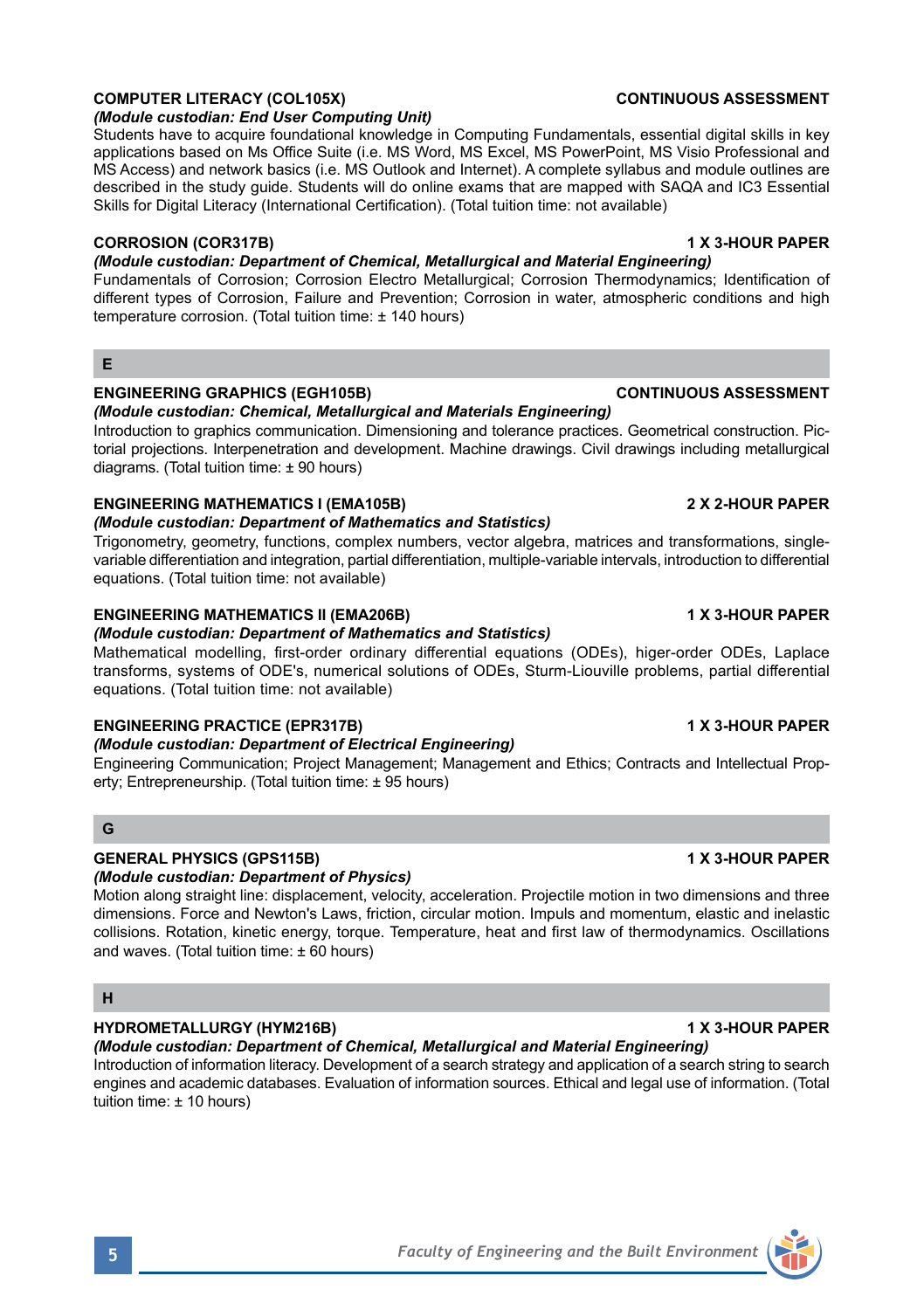*(Module custodian: Directorate of Library and Information Services)* Introduction of information literacy. Development of a search strategy and application of a search string to search engines and academic databases. Evaluation of information sources. Ethical and legal use of information. (Total tuition time: ± 10 hours)

**INFORMATION LITERACY (INL125C) CONTINUOUS ASSESSMENT**

### **IRON AND STEEL MAKING (ISM317B) 1 X 3-HOUR PAPER**

*(Module custodian: Directorate of Chemical, Metallurgical and Material Engineering)* Blast Furnace Thermodynamics; Alternative Iron Making Processes; Steelmaking Processes; Gases in Iron and Steel; Ladle Metallurgy and continuous casting; Project Iron and Steelmaking. (Total tuition time: ± 140 hours)

## **LIFE SKILLS (LFS125X) CONTINUOUS ASSESSMENT**

### *(Module custodian: Directorate of Student Development and Support)*

Academic, personal and socio-emotional skills development for students in higher education. Personal and social dimensions address: Effective planning and self-management (goal setting and time management); Adjusting to university life (student life, diversity and change); Intra- and interpersonal skills development (conflict management, self-esteem, relationship management); Effective living (healthy living, HIV education, substance abuse). Academic dimension addresses: Academic skills for university (e.g. critical thinking, creativity, managing assignments and assessments). (Total tuition time: ± 20 hours)

### **M**

**L**

**I**

### METALLURGICAL CHEMISTRY (MCY115B) **1 ACCULATE 1 ACCULATE 1 ACCULATE 1 X 3-HOUR PAPER**

### *(Module custodian: Department of Chemical, Metallurgical and Material Engineering)*

Introduction to Analytical Metallurgy; Introduction to Metallurgical Chemistry; Fundamentals of Metallurgical Chemistry; Introduction to Thermochemistry and Metallurgical Equilibria; Electrochemistry. (Total tuition time:  $± 140$  hours)

### **METALLURGICAL MATERIALS (MMA115B) 1 X 3-HOUR PAPER**

*(Module custodian: Department of Chemical, Metallurgical and Material Engineering)* Atomic Bonding and Crystal Structure of Engineering Materials; Physical and Chemical Properties of Engineering Materials; Mechanical Properties and Behaviours of Materials; Applications and Processing of Metal Alloys; Introduction to the Chemistry and Prevention of Corrosion; Polymers and their Properties, and Glass and Ceramic Materials. (Total tuition time: not available)

### **MINERAL PROCESSING (MIP206B) 1 X 3-HOUR PAPER**

*(Module custodian: Department of Chemical, Metallurgical and Material Engineering)*

Fundamentals of metallurgical principles, Fundamentals of Mineral Processing; Size Reduction; Classification; Concentration Techniques; Dewatering Techniques. (Total tuition time: ± 280 hours)

### **METALLURGICAL THERMODYNAMICS (MTY115B) 1 X 3-HOUR PAPER**

*(Module custodian: Department of Chemical, Metallurgical and Materials Engineering)* Introduction to thermodynamics; The first law of thermodynamics; The second law of thermodynamics; Solu-

tions and reactions involving gases with gibbs free energy composition in phase diagrams; Introduction to metallurgical kinetics. (Total tuition time: ± 140 hours)

## **N**

## **NON-FERROUS METALLURGY (NFM317B) 1 X 3-HOUR PAPER**

*(Module custodian: Department of Chemical, Metallurgical and Material Engineering)* Introduction to Hydrometallurgy; Separation, purification and enrichment processes of leach solution; Precipitation process for metal recovery from solution; Electrolytic processes from recovery and purification of metals. (Total tuition time: ± 140 hours)